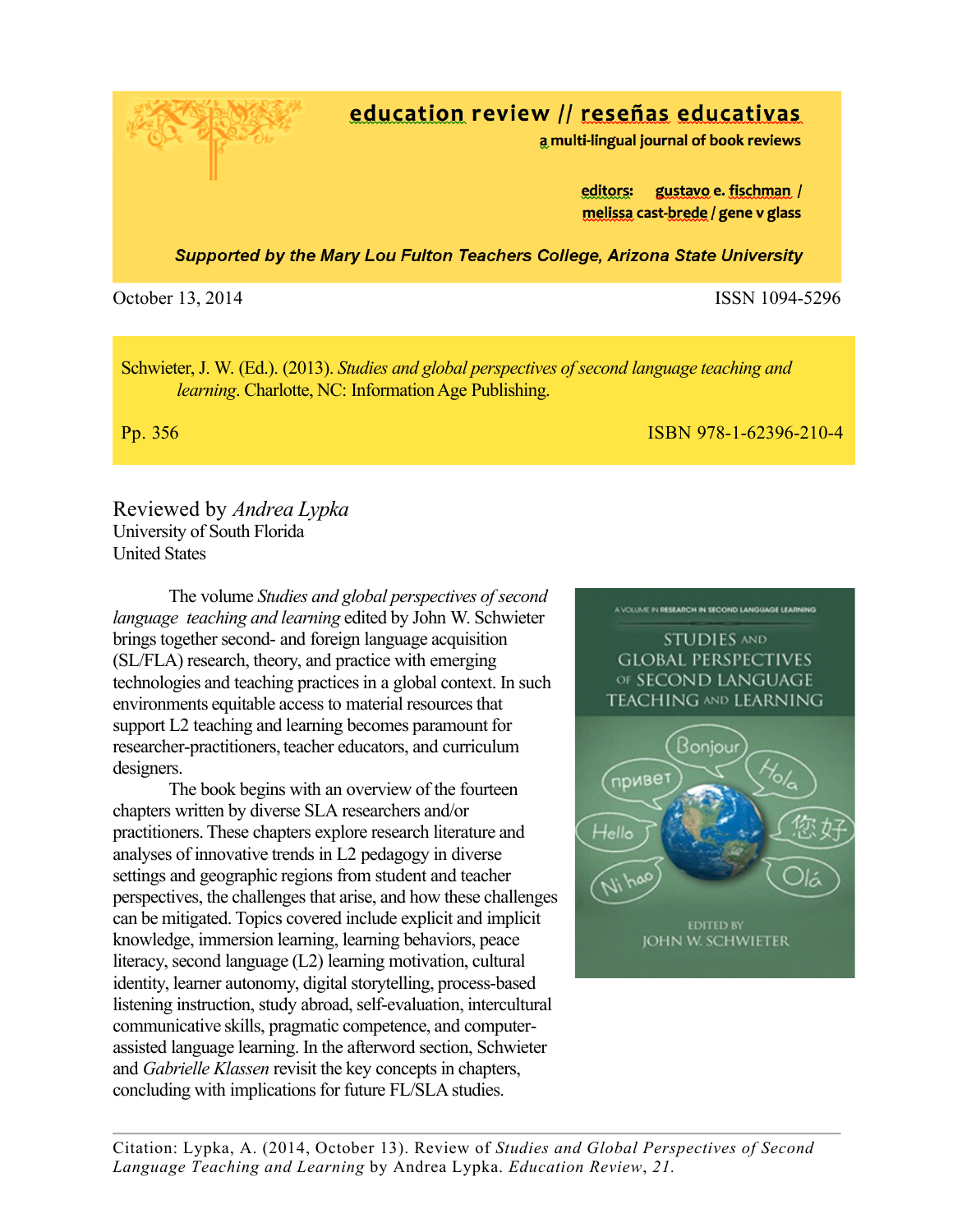The first chapter reviews strengths and weaknesses of di fferent teaching approaches of L2 grammar through the interface debate to reveal their applications to L2 teaching. After the overview of definitions and characteristics of explicit and implicit knowledge, interface positions, including non interface, strong-interface, and weak-interface positions, applicable SLA theories and research as well as their relevance to teaching and learning are highlighted. The non -interface hypothesis based on generative views of SLA, assumes that learners have access to the Universal Grammar (UG) and focuses on meaning in communication as opposed to focus on L2 grammatical forms. The eme rgentist or cognitive -based strong interface position emphasizes grammatical forms as opposed to meaning in L2 learning. Focus on both form and meaning and explicit and implicit knowledge of L2 learning are interconnected, according to the weak - interface hypothesis. The author, *Mehdi Vaez Dalili* argues that the weak interface position enhances L2 learning because it connects both explicit and implicit learning. He then suggests seven pedagogical techniques to increase learner awareness to form and meaning, including structured input, visual and textual enhancement, interactional feedback, instructional conversation, focused production of linguistic forms, discourse analysis of grammar concepts, and task-based problem-solving collaborations, such as jigsaw .

In chapter 2, *Haiyong Liu* investigates non -verbal communication (NVC), such as body posture, gestures, and facial expressions in L2 face -to -face communication, calling for more research to explore NVC in teaching Chinese as a foreign language (TCFL) context. Inspired by seminal studies on non -verbal L2 communication and his teaching expertise, Liu distinguishes between American and Chinese NVC and then explores the benefits of NVC teaching to improve L2 oral competence and student engagement in TCFL. The author suggests that due to its cognitive, emotional, and o rganizational functions, implementation of NVC in the L2 classroom and teacher awareness on NVC might optimize classroom management, assessment, motivation, and the overall learning. A unique perspective on the role of peace in fostering

critical thinking in the L2 classroom is explored in chapter 3. *Michela Montevecchi* uses the peace education framework promoted by UNESCO and the European Council to advocate for the integration of peace education in the L2 curricula to promote critical thinking and expression of ideas. Using the peace education principles and the theoretical framework of situated learning (Lave & Wenger, 1991), twenty sixteen-year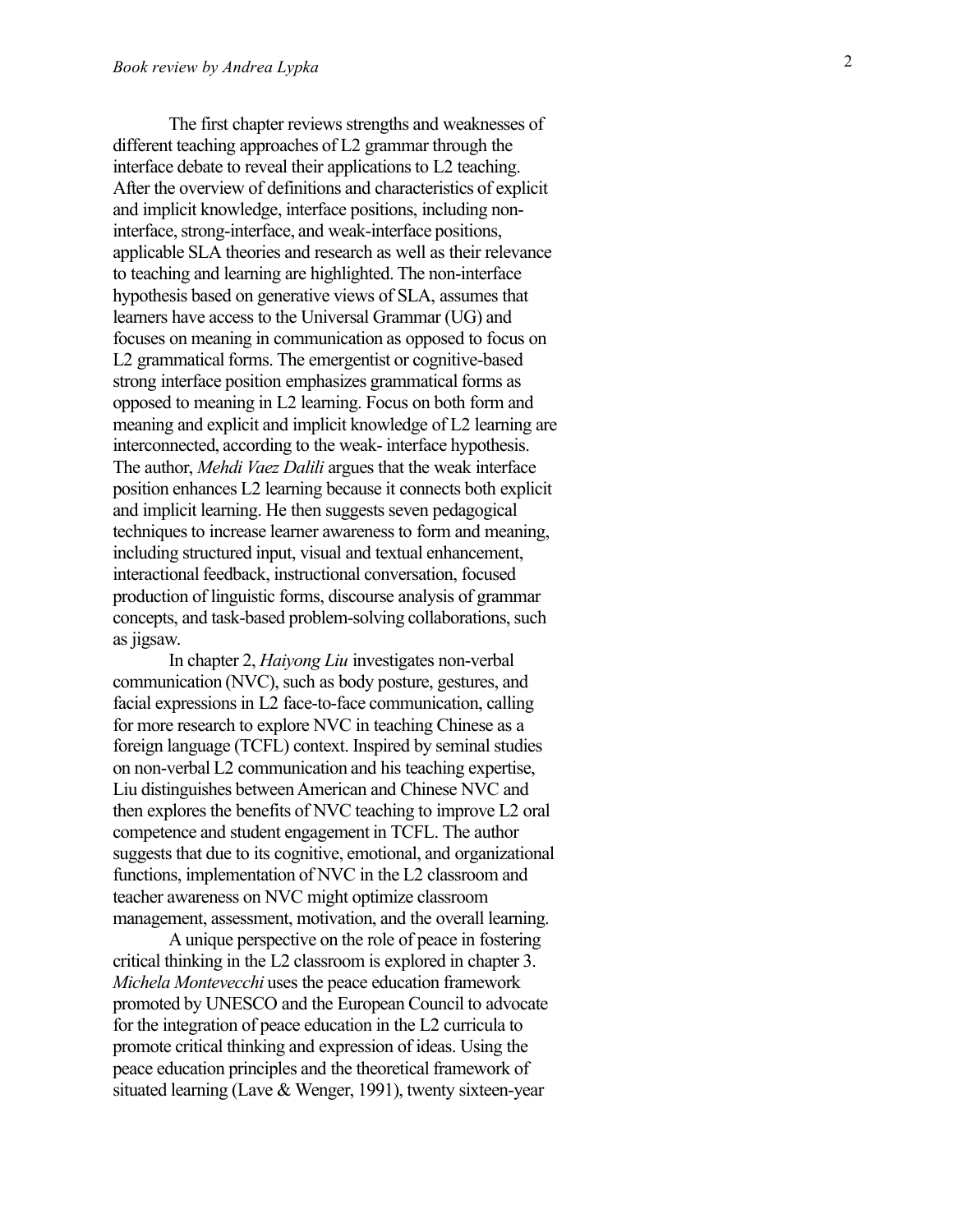old students engaged in student -centered intercultural communication activities based on the topic of food using digital technologies and social media. For example, after students have identified some controversial issues related to the topic of food, including anorexia, famine, obesity, and waste, students joined online communities on Facebook, Twitter, and blogs to explore these phenomena in -depth and create a class presentation on their findings. The peace strategy linked with activities with a focus on meaning challenged learners' existing views, engaged them in online and o ffline knowledge sharing using multiple sources and perspectives in the target language, and enhanced vocabulary learning and critical thinking. The author suggests that if integrated in curriculum, scaffolding and ongoing support is provided, critical, participatory and transformative peace education can be an innovative teaching tool to create engaging course content and encourage student investment in the curriculum.

The discussion shifts from learner-centered to selfdirected learning and empowerment of first-year university students to take ownership in their L2 learning in Japan. In chapter 4, Brian *R. Morrison* describes 18 female students' perceptions of their L2 development in a self-directed course. Findings reveal that creating an individualized plan allowed these participants to assess the impact of the course on their language learning experiences and improved their ability to select goal-appropriate means, resources, and tools, compared to traditional courses where they had fewer opportunitiesto direct their own learning. In conclusion, the author argues student/individual-directed learning with an emphasis on students' determining their own goals, coupled with sca ffolded instruction, clear guidelines and course expectations, and meaningful activities might empower learners to e ffectively take ownership in their own learning.

Student -centered practice is considered in chapter 5. Specifically, *Me rcedes Rowinsky - Geurts* describes an innovative way of exploring high impact practices and a ffective L2 learning in digital stories (DS) in two introductory Spanish language classes at a university. Using pre - and post -project questionnaires, students' L2 learning experiences were examined in-depth in a DS-integrated instructional setting to better understand how participants use compilations of photo, video, audio, and text in their L2 learning, and how DS can be integrated in the course curriculum*.* Results from questionnaires revealed that students perceived DS favorably for promoting practice in the target language perhaps because of its interactive and personal nature, as opposed to more traditional learning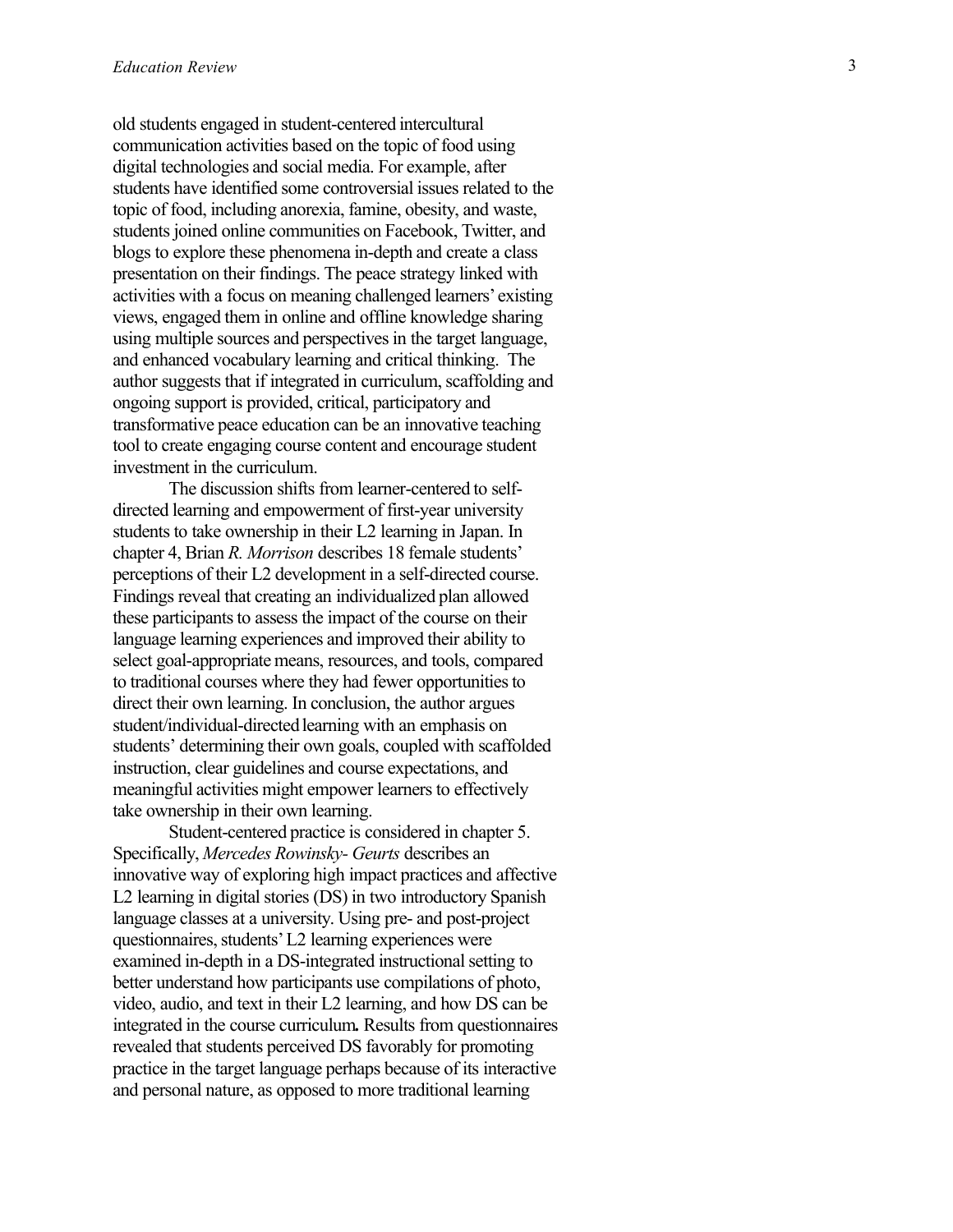forms. Initial constraints, such as di fficulties with vocabulary and verb conjugation and the time investment made some students'movement toward fuller participation in the DS project di fficult. Perhaps because of personal investment in the project, participants perceived that DS is more cognitively challenging but also rewarding and meaningful in their L2 learning compared to traditional approaches. They engaged in complex thinking and used various strategies to create more in depth assignments, similar to what would be expected of them in university -level content courses. Such projects target various multimodal skills, including writing a script and storyboard, o rganizing multimedia material, giving feedback and reflecting on teacher and peer feedback, can be implemented in the curriculum through the semeste r . Such student -centered projects can create inclusive classroom communities of practice and might enhance focus on personal issues important to them.

The next chapter fills in a research gap on L2 listening by examining process -based listening instruction at a Japanese university. Joseph Siegel outlines traditional approaches to developing L2 listening skills, such as the osmosis approach, the comprehension approach, and the subskills approach, and critiques "inadequate teacher education related to L2 listening pedagogy" (Siegel, 2013, p. 120) and the inadequate textbooks that neither integrate nor address L2 listening concepts. Calling for a comprehensive model for L2 listening based on cognitive processing SLA theories, Siegel o ffers practical examples through a classroom -based research on the implementation of process -based listening (PBLI) instruction. Such instruction incorporates concepts from previous listening models, such as bottom -up/top -down processing ( Vande rgrift, 2004), speech perception (Field, 2008), and the use of cognitive (Mendelsohn, 1994), metacognitive (Goh, 2010), and socioa ffective strategies to promote L2 literacy development.

From the framework of culturally responsive teaching (Gay, 2013; Ladson -Billings, 1995), *Gloria Delany - Barmann, Carla Paciotto, and Loana Deveraux* explore the complexity of 18 pre -service Spanish heritage language learners'(HLLs') professional development in a bilingual education program (BE) at a Midwestern university in chapter 7. Narrative analysis of interviews reveals that participants'teacher identity construction was dynamic and complex; the formation of their professional identities was influenced by language policies, deficient views on language learners, and their previous language learning experiences. Participant responses suggest that they were aware of their perceived linguistic deficiencies in the target language, and they were motivated to expand their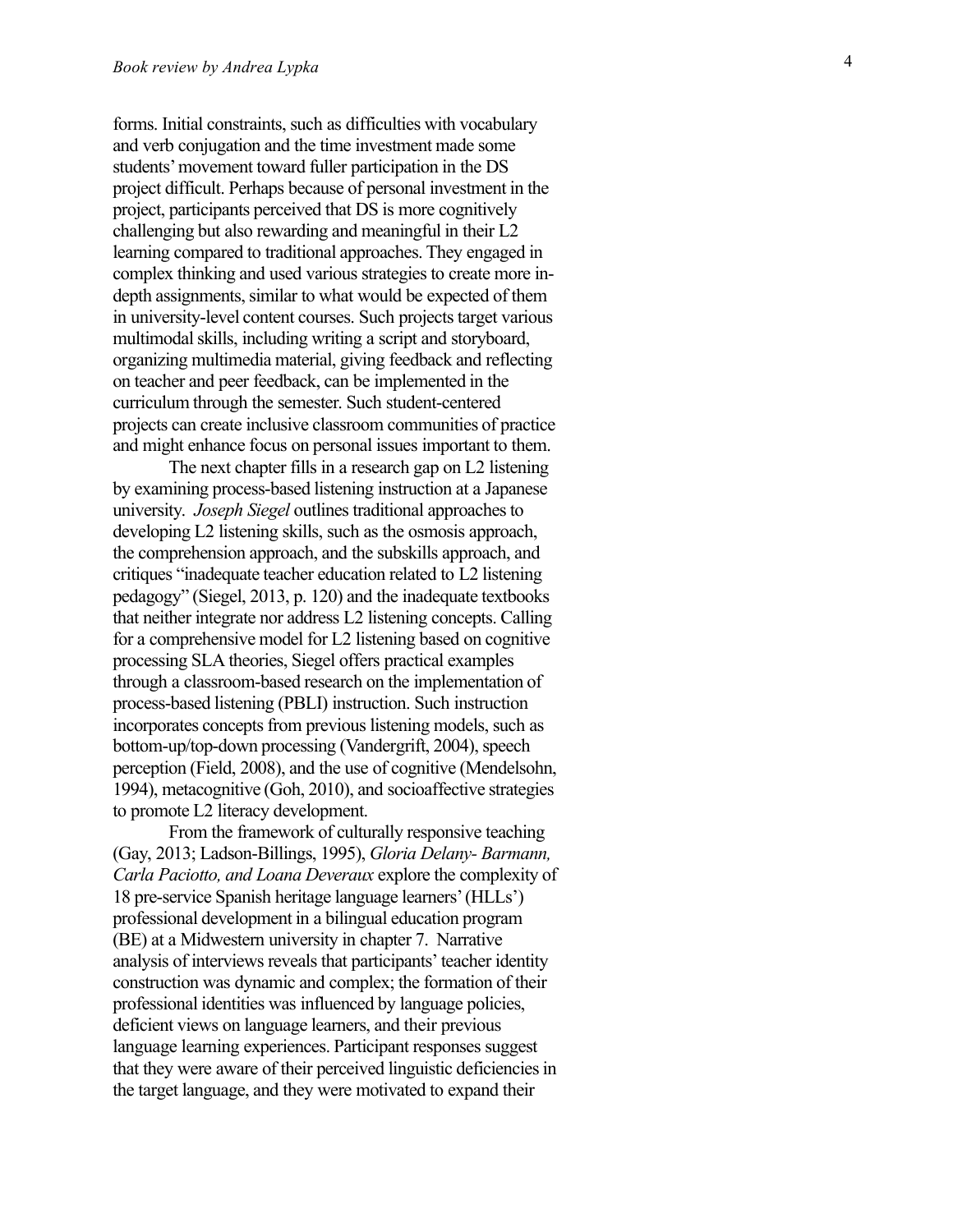knowledge to academic context. Some participants exhibited a strong advocacy reciprocate their community influence by becoming BE teachers of a K -12 BE program. These findings emphasize the need for bridging the gap between research and practice by providing HLL teacher -candidates with more opportunities to integrate the target language in content -based curricula, more study -abroad options, and increase teacher awareness about the complex relationship between language, identity, and sociopolitical contexts.

The next three chapters address research in second and third language (L2 and L3) acquisition. The quantitative study in chapter 8 focuses on immersion learning and the lexical development of the L1, L2, and L3 and motivation to learn a target language of multilingual undergraduate students from an English -speaking university in Canada. Using language questionnaires and verbal fluency measure at the beginning, middle, and end of the study abroad program, *John W.*  Schwieter furthers a previous study (Schwieter & Kunert, 2012) by focusing on the development of lexical robustness or "automaticity of word retrieval due to the familiarity with and frequency of its access" (p. 165) during a three-week intermediate Spanish immersion program in Spain of 28 students with L1 English, L2 French, and L3 Spanish. Findings reveal that learners with initial less L3 lexical robustness compared to their L2 at the beginning of the program gained the most in L3 lexical robustness at the end of their program. Findings also reveal that if properly infused in curriculum, study abroad experiences might enhance student motivation in the target language and culture and have cross -disciplinary benefits.

In chapter 9, the collaborative study by *Beth Njeri Ngugi, Daniel O. Orwenjo,* and *Martin C. Njo roge* reports on conflicting views on e ffective vocabulary instruction by focusing on how English vocabulary enhancement activities, such as practicing might enhance English literacy development in Kenyan secondary schools. Primary data collection instruments, the document analysis of English syllabi, textbooks, and lesson plans were complemented with class observation notes and questionnaires. Findings reveal disconnect between learner and teacher perceptions of e ffective vocabulary enhancing tasks. In contrast to teachers who regarded inferring meaning from context as e ffective, learners indicated that sentence writing and oral production activities as the most efficient activities for English vocabulary development. Results also suggest the lack of specialized activities in target L2 vocabulary development and the lack of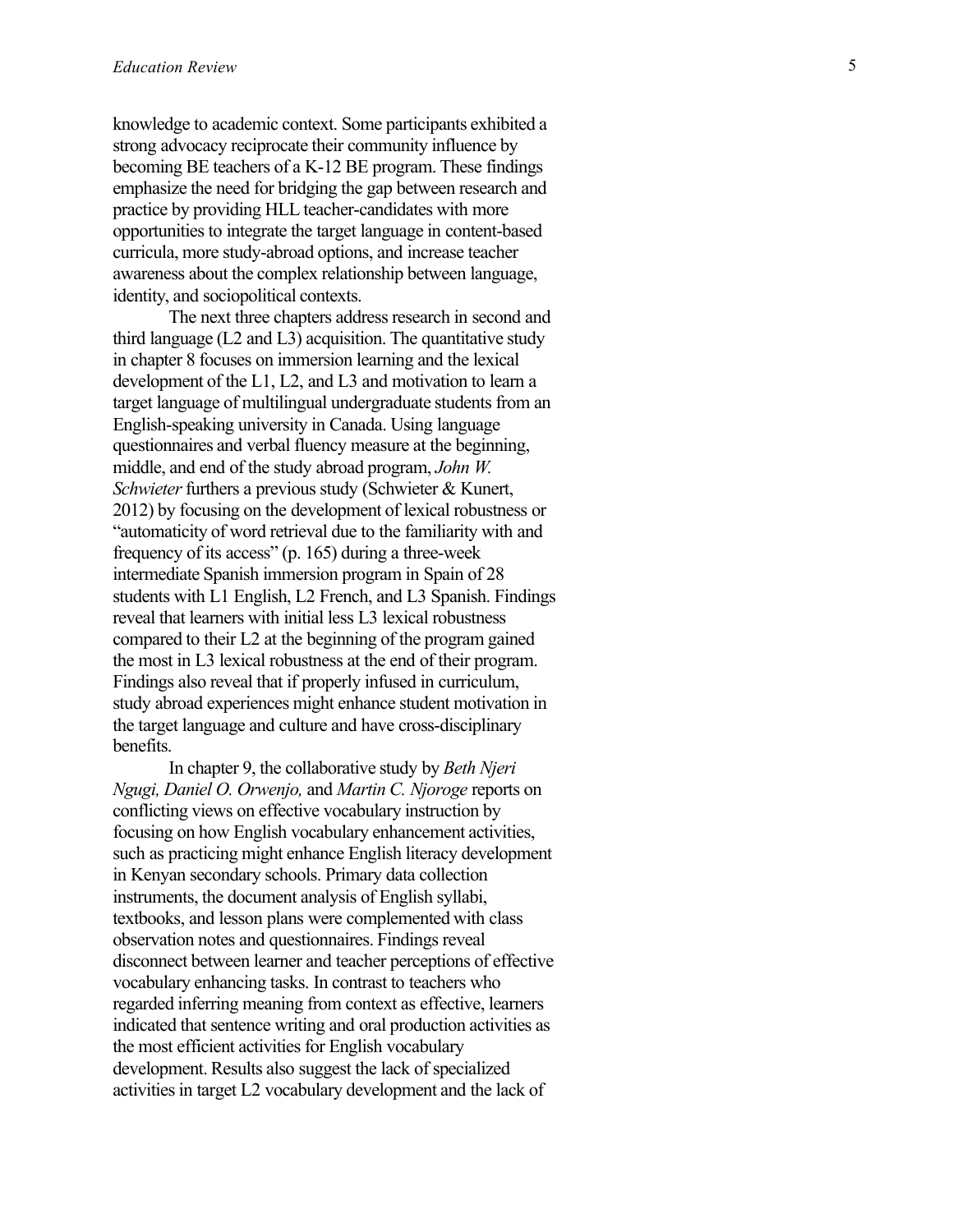identification of target words per course in the Kenyan secondary school syllabus. Furthermore, teachers' vocabulary related activities were predominantly guided by textbooks. Compared to other oral activities on communicative language use, such as debates and impromptu dialogues, teachers' preferred minimal pair activities that decontextualized form and meaning. The authors recommend teachers to use the task based learning approach (Ellis, 2003) that emphasizes natural L2 acquisition and meaning over form instead of Baker and Westrup's (2000) presentation, practice, and production framework.

In chapter 10, *Ferit Kiliçkaya* describes how teaching English phrasal verbs through a cognitive linguistic lens and explicit instruction on the meaning of orientational metaphors might enhance English phrasal verb learning, accurac y, and comprehension. Specifically, using a corpora of phrasal verbs included in the vocabulary section of a nationwide language exam in Turke y, the author focuses on whether one type of teache r -driven method of instruction, such as learning of phrasal verbs along with their definitions in their L1 and sample sentence and the cognitive linguistic method that focused on the meaning of phrasal verbs based on orientational metaphors, impacted 26 Turkish EFLs'test scores and what were participants' perceptions on the cognitive linguistic approach to instruction. Findings revealed that students in the experimental group, who received the cognitive linguistic instruction, outperformed students in the control group, who did not receive this type of instruction. Furthermore, participants in the experimental group perceived that cognitive linguistic method increased their motivation and understanding of phrasal verbs and reduced cognitive load.

L2 writing is investigated in chapters 11 and 12. Drawing on the Common European Framework of Reference for Languages and the gricean maxims of communication, the case study by *María Luisa Carrió Pastor* and *Eva María Mestre Mestre* in chapter 11 furthers inquiry on pragmatic awareness by focusing on how Spanish learners of English develop pragmatic awareness in their formal L2 writing at a university in Spain. The quantitative results of the analysis of student writings show that participants in the experimental group who received exclusive instruction in pragmatic competence and awareness made fewer errors in their writing, compared to the control group who received grammar instruction. The authors call for the inclusion of pragmatic awareness in the L2 curriculum.

Intercultural awareness and L2 learning between native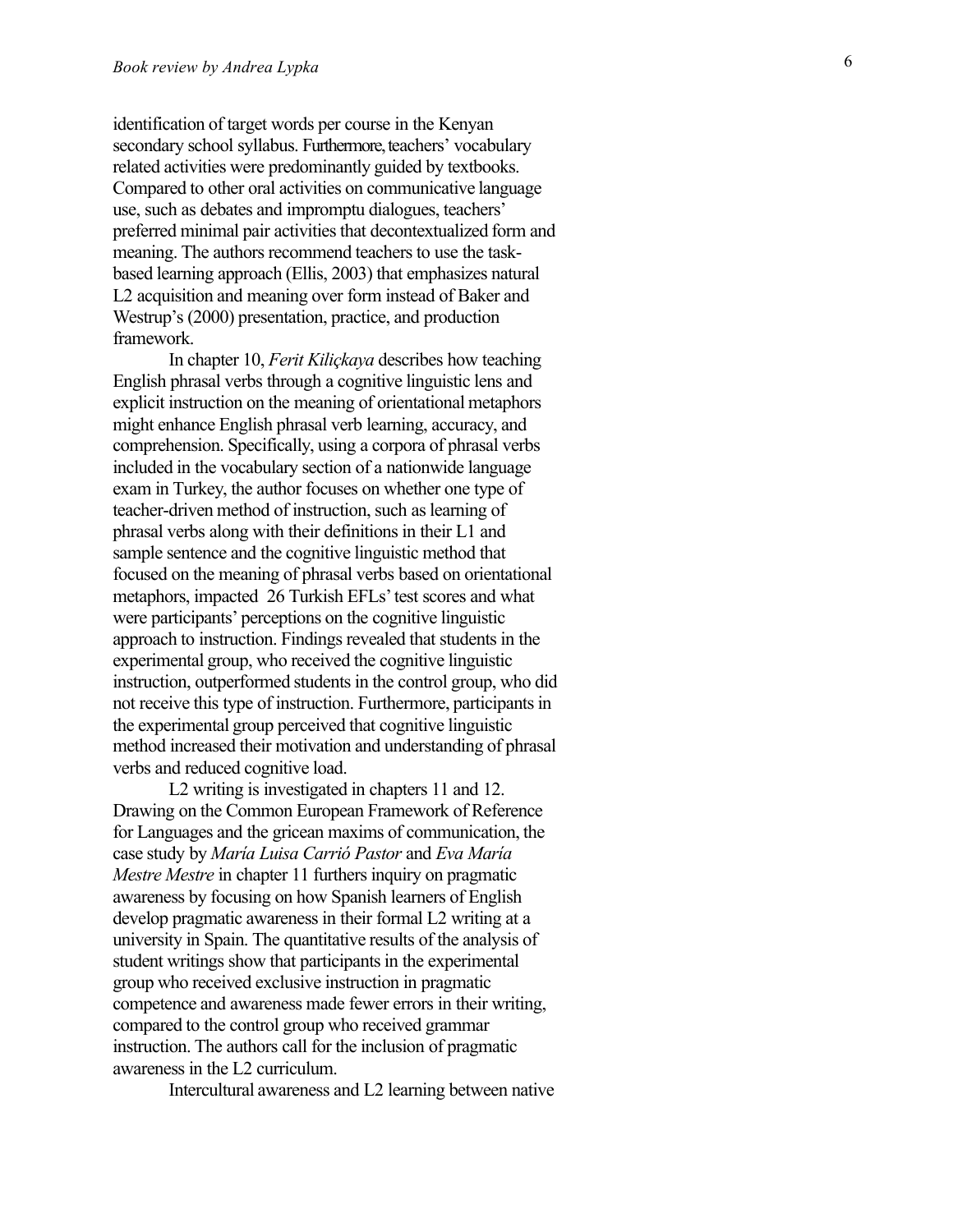(NS) and non -native speakers (NNS) through compute r mediated communication are investigated in the study by Mathy Ritchie. 29 French native speaker students from a college in Montreal and 24 non -native speakers of French from a university in Vancouve r , British Columbia interacted in six chat sessions and three forums in an online content management system. The author analyzed students' text chats about identity, travel, and multiculturalism, interviews, and questionnaires about students'linguistic background and perceptions about the online exchange. Results suggest that the online interactions, in particular the text chat created opportunities for collaborative meaning making. NNS students reported that the online chat increased their confidence in using French, allowed them more practice and more vocabulary learning. In addition, NNSs perceived that online chat allowed them to engage in meaningful communication and learn about the target culture. Perhaps because of the nature of online meaning -making, less communication breakdowns were found in students'written chat sessions.

*Catherine Black* provides a historical overview of motivation theories in SLA in chapter 13. First, the sociopsychological or educational approach (Gardner, 1985; Gardner & Lambert, 1972) that views attitude as being linked to instrumental and integrative motivation is discussed. Other theoretical trends include the cognitive approach promoted by Dörnyei (1994) that views extrinsic and extrinsic motivation as a dynamic and complex process, the situated approach that views motivation in the context of classroom dynamics, teacher characteristics, and course- specific factors, and the processoriented approach (Dörnyei, 2001) that views motivation as being composed of preactional, actional, and postactional stages. In line with the process - oriented approach, in the L2 motivationalself-system theory (2009) Dörnyei reconceptualizes motivation as the "ideal self" (what one wishes to become) and the "ought-to-self" (what one feels should be out of moral obligation or social preoccupations) linked to the learning environment (Dörnyei & Ushioda, 2011). After the theoretical overvie w, several practical methods of course design and innovative teaching methods concerning L2 motivation are presented, including using drama to teach pronunciation in a non -face -threatening context, writing a story for native French -speaking school children, creating a class magazine, designing a web -page for an o rganization, and adapting to othe r ' s culture with public online discussion forums.

In chapter 14, in line with Osborn (2004), *Allyson*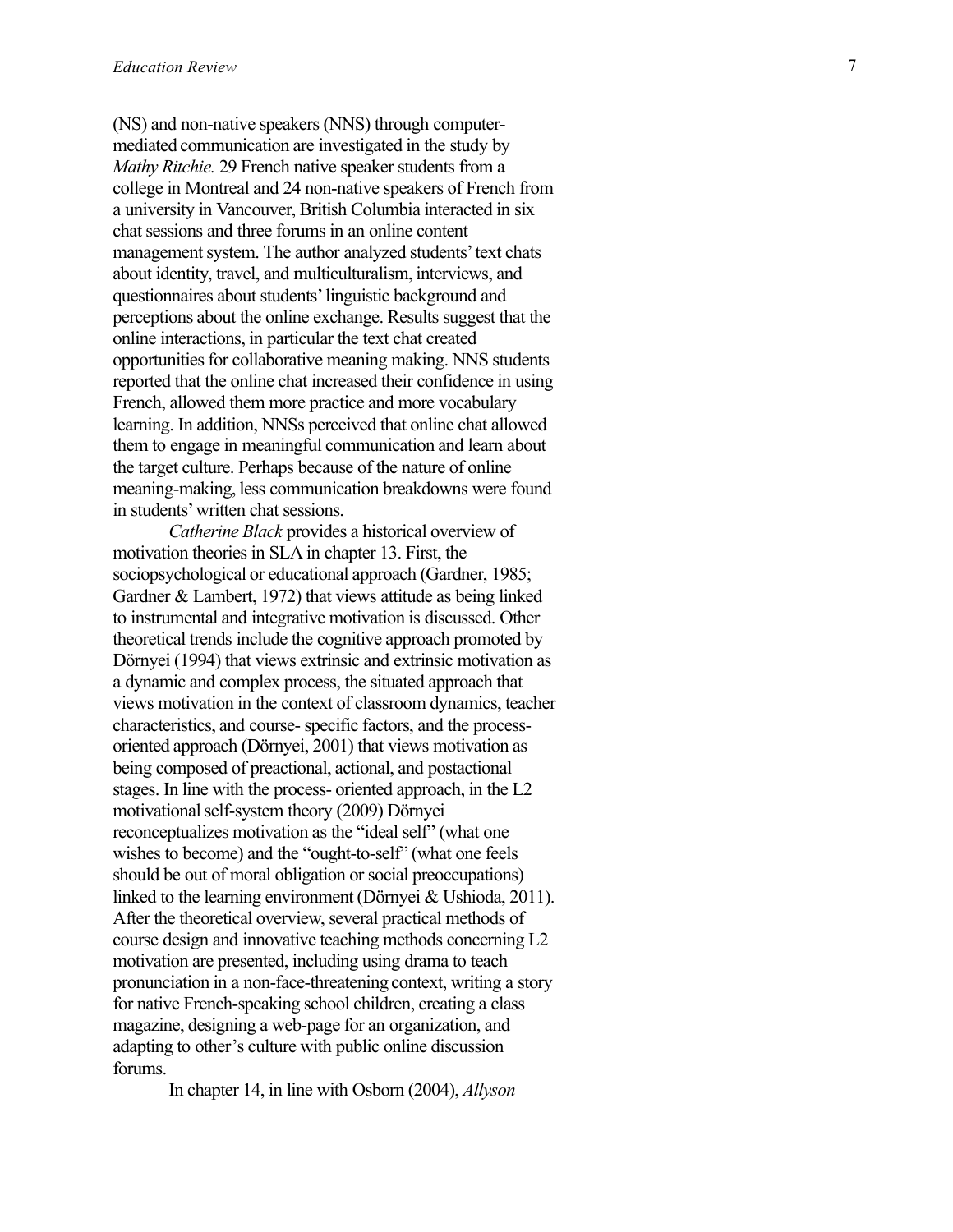*Eamer* advocates for a critical and interdisciplinary stance on teaching SL/ FL and social justice using synchronous learning management systems. To further the awareness on "the inherent value in learning and preserving languages" (p. 314), she conceptualizes current discourses on L2 learning or "i4" as syne rgy between language pedagogy, compute r -assisted language learning (CALL), equitable access to resources, and the existing power relations between language learners and target language speakers and the status of the language. This position paper suggests that globalization and recent technological advances, such as videoconferencing tools, social media, and hypertextual learning environments where text, still images, video, and audio coexist, change traditional teache r centered instructions and open opportunities for collaborative knowledge co -construction, training, and L1 and/or L2 maintenance. For example, the Columbia English Training Project hosted using Elluminate Live!, a videoconferencing platform was a free ESL course for teachers in rural areas. Such L2 learning opportunities can be expanded to language maintenance course for minority language speakers and HLLs. ANA LYSIS

With the changing global language teaching setting, SLA researchers indicate disconnect between research and practice when it comes to implementation of research -proven methods in the language classroom (Ortega, 2009). This book addresses language teaching challenges by calling for an integration of research and practice in the L2 classroom. These chapters are invaluable for novice and experienced practitioners interested in learning more about innovative FL/SL teaching methods in global contexts that can be applied to local contexts because they further collaborative and individual SLA research on teaching practices and technology in the L2 classroom. They also offer multiple and rich perspectives from researchers and educators in a variety of language teaching and learning settings, including the authors' teaching experiences and provide some solutions to responding to these challenges .

Both quantitative, qualitative, and mixed research paradigms are represented. Most studies are qualitative in nature and provide rich and thick descriptions of data bound by context. Other studies are quantitative in nature, including the survey -based studies by *Schwieter* in chapter 8, by *Ngugi, Orwenjo,* and *Njo roge* in chapter 9, and *Carrió Pastor* and *Mest re Mest re* in chapter 11, and the mixed method stud y by *Kiliçkaya* in chapter 10*.* While, not all classroom -based studies might reveal methodological rigor, perhaps because space limitations, they invite practitioners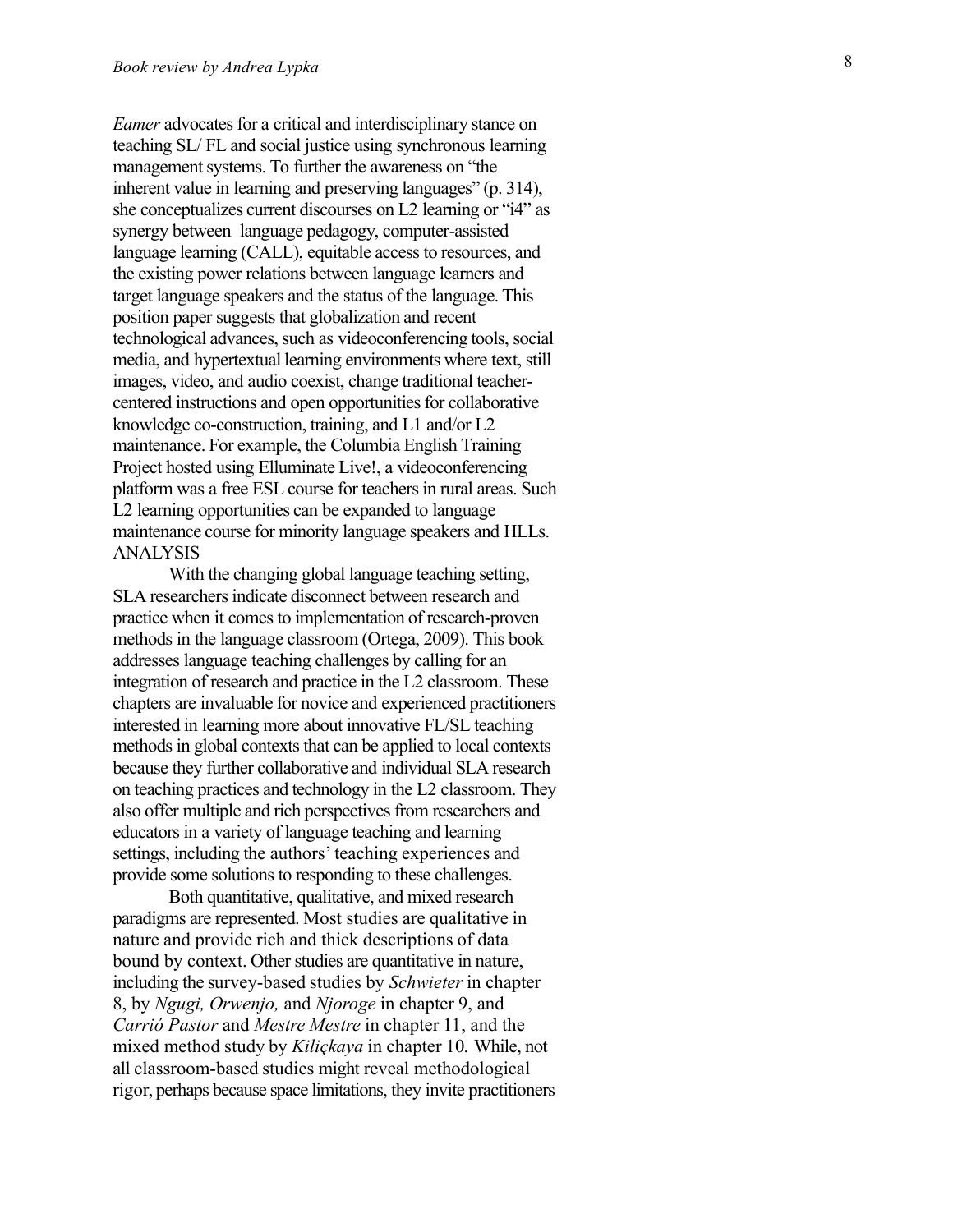to engage in classroom -based research by providing more or less detailed guidelines on methodology.

Thorough and concise literature review and clear definitions inform most chapters. The authors' reflection on their experiences, detailed explanations of the language teaching and learning background, as well as the description of innovative projects enhance the value of the classroom -based studies included in this volume . Specifically, the thorough background descriptions about the national FL curriculum in some of the countries are crucial in understanding the evolution of theory and practice in particular contexts. For example, Morrison in chapter 4 and Siegel in chapter 6 discuss in detail FL teaching in Japan, with an emphasis on traditional language teaching practices as well students' attitudes toward L2 learning. Specifically, Morrison describes that in general students learn English language to pass certain tests. Additionally, the chalk and talk dominated teaching style seem to align with the national curriculum on language teaching and learning. Understanding such FL learning context might help language educators better understand the challenges some Japanese students when they continue their education at Western English -medium universities.

Another research inquiry, such as FL/SL teacher education remains underrepresented in this volume. The study by *Delany - Barmann,Paciotto,* and *Deveraux* in chapter 7 is of interest for teacher educators because the participants are a HLL pre -service teachers. Other studies, such as the one by *Ngugi, Orwenjo,* and *Njo roge* in chapter 9, address recommendations for a broader audience, such as curriculum developers, textbook authors, teachers, and researchers. Classroom -focused studies could have been more balanced with studies on in - and preservice teacher development, specifically research on non -native speaker language teachers and HLL teachers.

The chapters included in this volume grapple with contemporary challenges in SL/FL pedagogy, including access to resources or dissonance between teacher and learner expectations and national education policies and expectations in Western education settings. The authors suggests that even though technology -driven changes revolutionize language learning and teaching and open opportunities for collaborative knowledge co-construction, some learners might not have access to these resources. Some authors call for equitable access to resources, and they propose that teachers, practitioners, researchers, and curriculum designers reexamine SLA in existing power relations between language learners and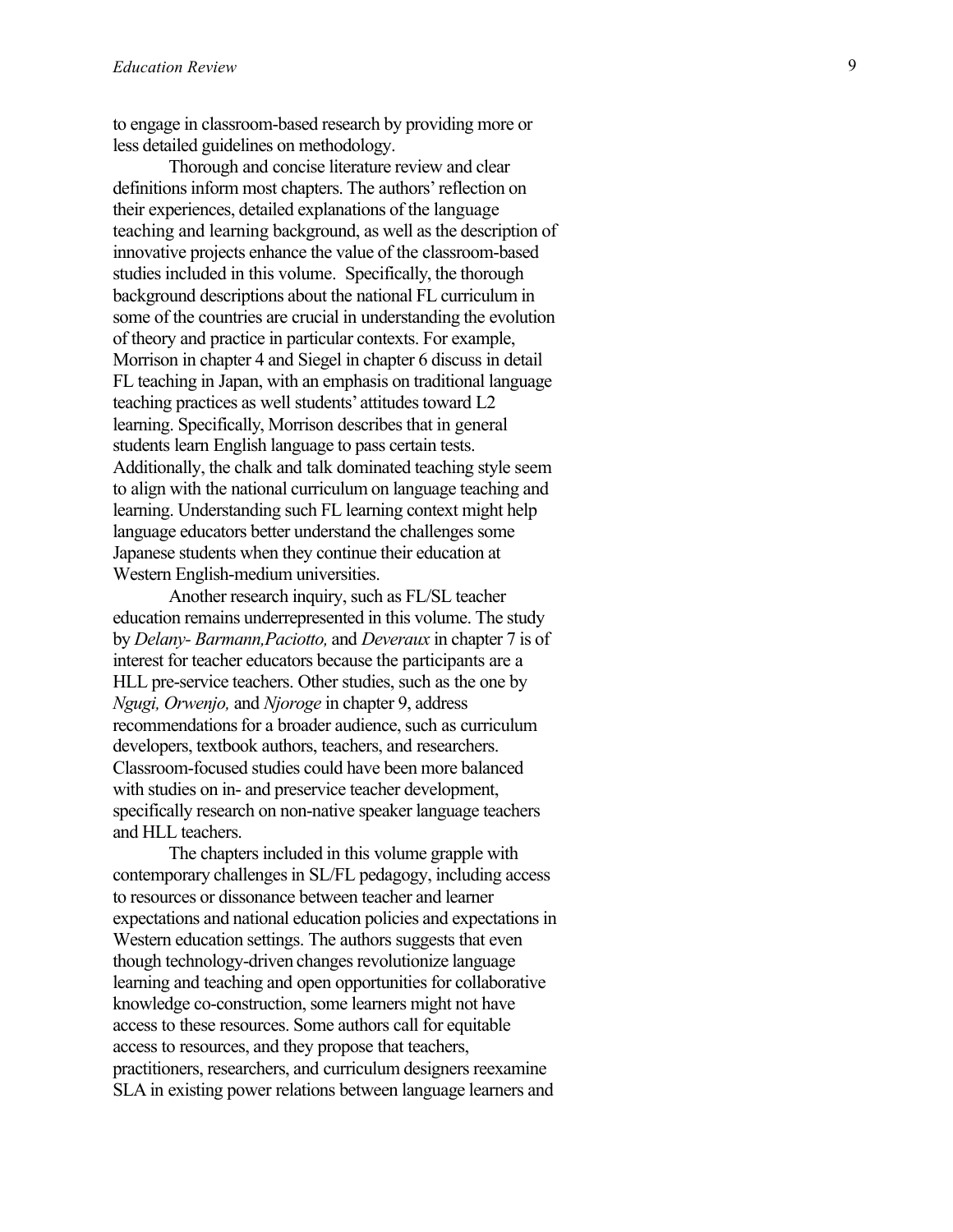target language. Specifically, in chapter 7 *Delany -Barmann, Paciotto,* and *Deveraux*, Spanish heritage language learners' (HLLs') professional development in a bilingual education program (BE) from a culturally responsive pedagogy framework. Similarly, in chapter 14, *Eamer* advocates for a critical and interdisciplinary stance on teaching SL/ FL and social justice using synchronous learning management systems.

These papers further inquiry on language education. They also demonstrate the applicability of L2 teaching practices across languages, cultures, and regions. These studies are critical references for anyone practicing, studying or wishing to gain an overview of successful, current teaching practices in SL/FL contexts. Drawing on research, theory, and practice, each chapter explores an innovative L2 teaching approach with detailed explanations about infusing this pedagogy in the curriculum, materials and a discussion on what worked and what didn 't. For example, Siegel describes how process -based listening (PBLI) on discourse markers can be implemented by o ffering a very detailed four -part teaching cycle description about the PBLI strategies and providing examples on teaching points, modeling strategies to raise student awareness on the listening strategies. Similar rich descriptions are provided in chapter 4 where Morrison outlines the context, syllabus, and course implementation of an elective, self-directed language learning course for first -year Japanese university students. These authors also caution that when teachers implement technologies in classrooms, they should consider a ffordances usability, as well as individual and collective preferences .

#### References

- Baker, B., & Westrup, H. (2000). The English language teache r ' s handbook: How to teach large classes with few resources. London, UK: Continuum.
- Gay, G. (2013). Teaching to and through cultural diversity . *Curriculum Inquiry* , *43*(1), 48 -70. Dörnyei, Z. (1994). Motivation and motivating in the foreign language classroom. *The Modern Language Journal* , 78*(3),* 273 - 284.
- Dörnyei, Z. (2001). Motivation strategies in the language class room. Ernst Klett Sprachen. Dörnyei, Z. (2005). *The psychology of the language learner: Individual diffe rencesin second language acquisition*. Mahwah, NJ: Lawrence Erlbaum.

Dörnyei, Z. (in press). The L2 motivational self system.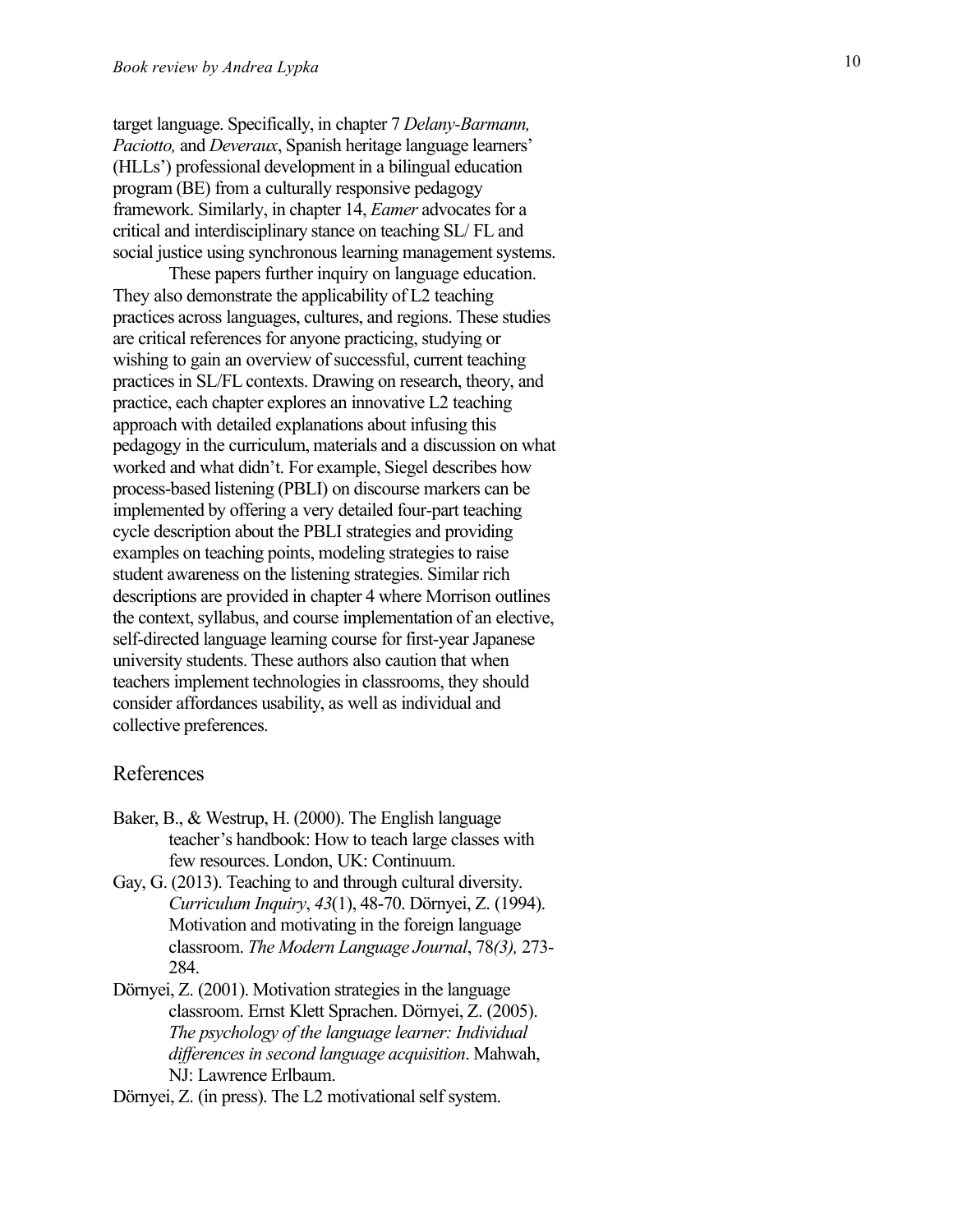*Motivation, language identity and the L2 self*, 9 -42.

- Ellis, R. (2003). *Task-based language learning and teaching.* New York, NY : Oxford University Press.
- Eame r , A. (2013) *.*Computer assisted language learning in the new frontier: Exploring the i4. In J. W. Schwieter (Ed.), *Studies and global perspectives of second language teaching and learning* (pp. 313 -328). Charlotte, NC: Information Age Publishing.
- Field, J. (2010). Listening in the language classroom. *EL T journal* , *64*(3), 331 -333.
- Goh, C. C. H. (2010). Listening as process: Listening materials for self-appraisal and self- regulation. In N. Harwood (Ed.), *English language teaching materials: Theory and practice* , (pp. 179 -206). Cambridge, UK: Cambridge University Press.
- Ladson -Billings, G. (1995). But that's just good teaching! The case for culturally relevant pedagogy . *Theory Into Practice*, 34*(3),* 159 -165.
- Ladson -Billings, G. (2005). Is the team all right? Diversity and teacher education. *Journal of Teacher Education,* 56(3), 229 -234.
- Ladson-Billings, G. (2011). Asking the right questions: A research agenda for studying diversity in teacher education. In A. F. Ball & C. A. Tyson (Eds.), *Studying diversity in teacher education* (pp. 385 -398). Lanham, MD: Rowman & Littlefield.
- Lave, J. and Wenger, E. (1991). Situated learning: Legitimate peripheral participation. Cambridge, United Kingdom : Cambridge University Press.
- Lucas, T., Villegas, A. M., & Freedson -Gonzalez, M. (2008). Linguistically responsive teacher: Education preparing classroom teachers to teach English language learners. *Journal of Teacher Education*, *59(4),* 361 -373.
- Lucas, T., & Villegas, A. M. (2013). Preparing linguistically responsive teachers: Laying the foundations in preservice teacher education. *Theory Into Practice, 52*(2), 98 -109.
- Mendelsohn, D. J. (1994). Learning to listen: A strategy-based app roach for the second - language learner. San Diego, CA: Dominie Press.
- Osborn, T. A. (2006). Teaching world languages for social justice: A sourcebook of principles and practices. Mahwah, NJ: Lawrence Erlbaum.
- Schwieter, J. W. (2013). Immersion learning- Implications for non -native lexical development. In J. W. Schwieter (Ed.), *Studies and global perspectives of second*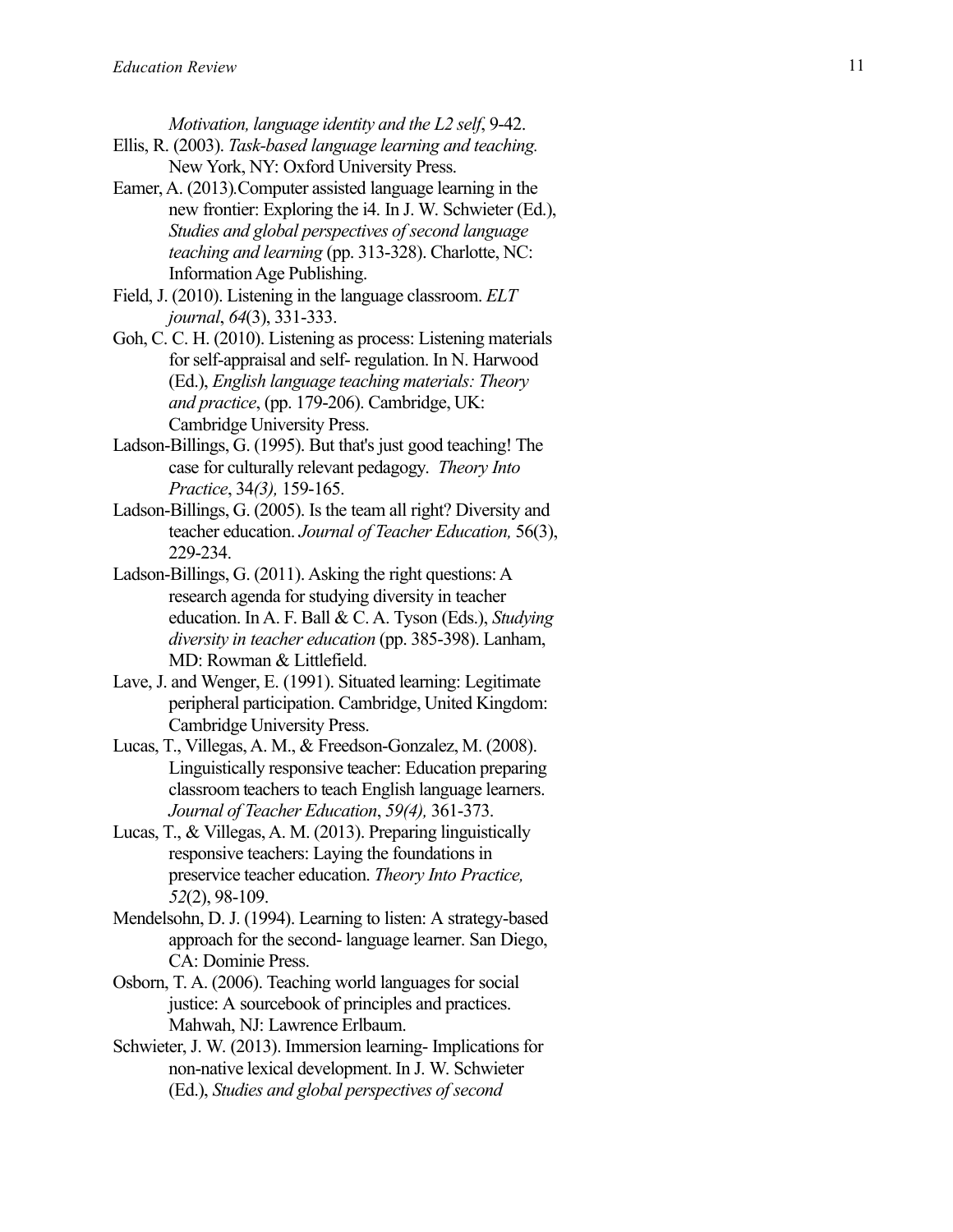*language teaching and learning* (pp. 165-185). Charlotte, NC: Information Age Publishing.

- Schwieter, J. W., & Kunert, S. (2012). Short-term study aboard and cultural sessions: Issues of L2 development, identity, and socialization. In P. Chamness Miller, J. Watze, & M. Mantero (Eds.), *Readings in language studies, vol. 3: Critical language studies: Focusing on identity* (pp. 587-604). New York, NY: International Society for Language Studies.
- Siegel, J. (2013). Methodological Ingenuity for L2 Listening. In J. W. Schwieter (Ed.), *Studies and global perspectives of second language teaching and learning* (pp. 113- 40). Charlotte, NC: Information Age Publishinh.
- Vandergrift, L. (2004). Listening to learn or learning to listen? *Annual Review of Applied Linguistics,* 24, 3-25.

## About the Reviewer

Andrea Lypka Doctoral Student University of South Florida United States alypka@mail.usf.edu

Andrea Lypka is a third year PhD student in the Second Language Acquisition and Instructional Technology (SLA/IT) program at the University of South Florida (USF). She teaches ESOL at USF. Her research interests include motivation, identity, and digital storytelling.

# education review // reseñas educativas

a multi-lingual journal of book reviews

editors: gustavo e. fischman / melissa cast-brede / gene v glass

#### Supported by the Mary Lou Fulton Teachers College, Arizona State University

*Education Review/Reseñas Educativas/Resenhas Educativas* is supported by the edXchange initiative's Scholarly Communicatiosn Group at the Mary Lou Fulton Teachers College, Arizona State University. Copyright is retained by the first or sole author, who grants right of first publication to the *Education Review*. Readers are free to copy, display, and distribute this article, as long as the work is attributed to the author(s) and *Education Review***,** it is distributed for non-commercial purposes only, and no alteration or transformation is made in the work. More details of this Creative Commons license are available at

http://creativecommons.org/licenses/by-nc-sa/3.0/. All other uses must be approved by the